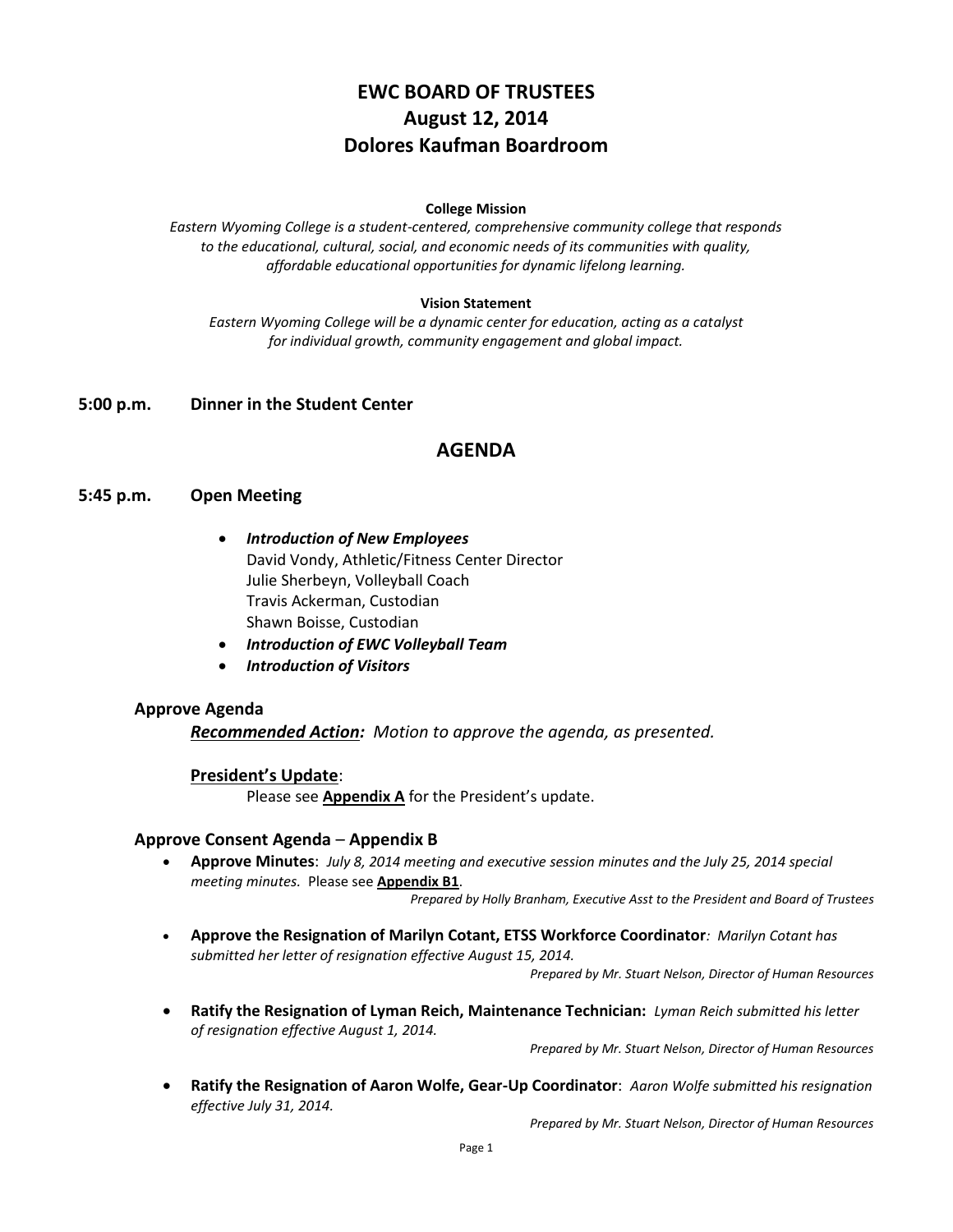**Ratify Eastern Hall Boiler Replacement**: *We are requesting that the Board of Trustees ratify the purchase of the Eastern Hall replacement potable hot water boiler. The replacement boiler and pump were purchased from Valley Plumbing and Supply. The new boiler was shipped August 4, 2014. A one week delivery time is expected. Installation will begin as soon as the boiler is on site.*

*The cost of the boiler is \$28,500 and the cost to replace the recirculating pump is \$1,499.00 for a total cost of \$29,999.00 including installation.*

*Submitted by Mr. Clyde Woods, Director for Procurement and Contracts*

 **Ratify Purchase of Motor Pool Vehicle Purchase:** *At the June 10, 2014 the Board of Trustees approved requesting bids for a replacement Motor Pool vehicle. We requested bids and received two. One bid from Big Sky Ford and two bids from Fremont Motors. We offered for trade-in a 2008 Ford Taurus-X. The bid results are*:

| <b>Big Sky Ford</b> |                   | <b>Fremont Motors</b> |                    |
|---------------------|-------------------|-----------------------|--------------------|
| 2015 Ford           | <b>Taurus SEL</b> | 2015 Ford Taurus SEL  | 2014 Dodge Charger |
| Base Bid            | \$25,600.00       | \$25,779.01           | \$25,480.00        |
| Trade-In            | \$6,800.00        | \$6,000.00            | \$6,000.00         |
| <b>Balance</b>      | \$18,800.00       | \$19,779.01           | \$19,480.00        |

As this dollar amount falls within Dr. Armstrong's signature authority, he has approved this purchase from Big Sky Ford. We are asking the Board of Trustees to ratify this purchase decision. *Submitted by Mr. Clyde Woods, Director for Procurement and Contracts*

*Trustees, please feel free to contact Dr. Armstrong prior to the board meeting regarding any questions you may have concerning the consent agenda.*

### *Recommended Action: Motion to approve the consent agenda, as presented.*

### **Action Items**

#### **Approve Financial Report**

Please see **Appendix C** for the written financial report and the construction projects update.

*Prepared by Mr. Ron Laher, Vice President for Administrative Services*

### *Recommended Action: Motion to approve the financial report, as presented.*

# **Approve Appointment of Michele Ogburn to the Position of Director of Counseling and Disability Services**

Michele Ogburn completed her Master's degree in Social Work and her Bachelors of Arts degrees at the University of Wyoming. She is a Licensed Nursing Home Administrator and a Licensed Clinical Social Worker through the State of Wyoming. Michele is currently the Patient Services Senior Manager at Community Hospital of Goshen County. She has also served as a Staff Therapist at Peak Wellness, TFC coordinator at Peak Wellness, and works with the University of Wyoming in their Counselor prep program. Michele serves on the Comprehensive Community Coalition, serving agencies assisting suicide prevention, alcohol, tobacco and other drugs prevention. She is also a member of the Goshen County Crisis Intervention Team and the Goshen County Emergency Management Team. She will be a great asset to our students and staff at EWC.

The search committee requests the Board appoint Michele to this position. *Prepared by Mr. Stuart Nelson, Director of Human Resources*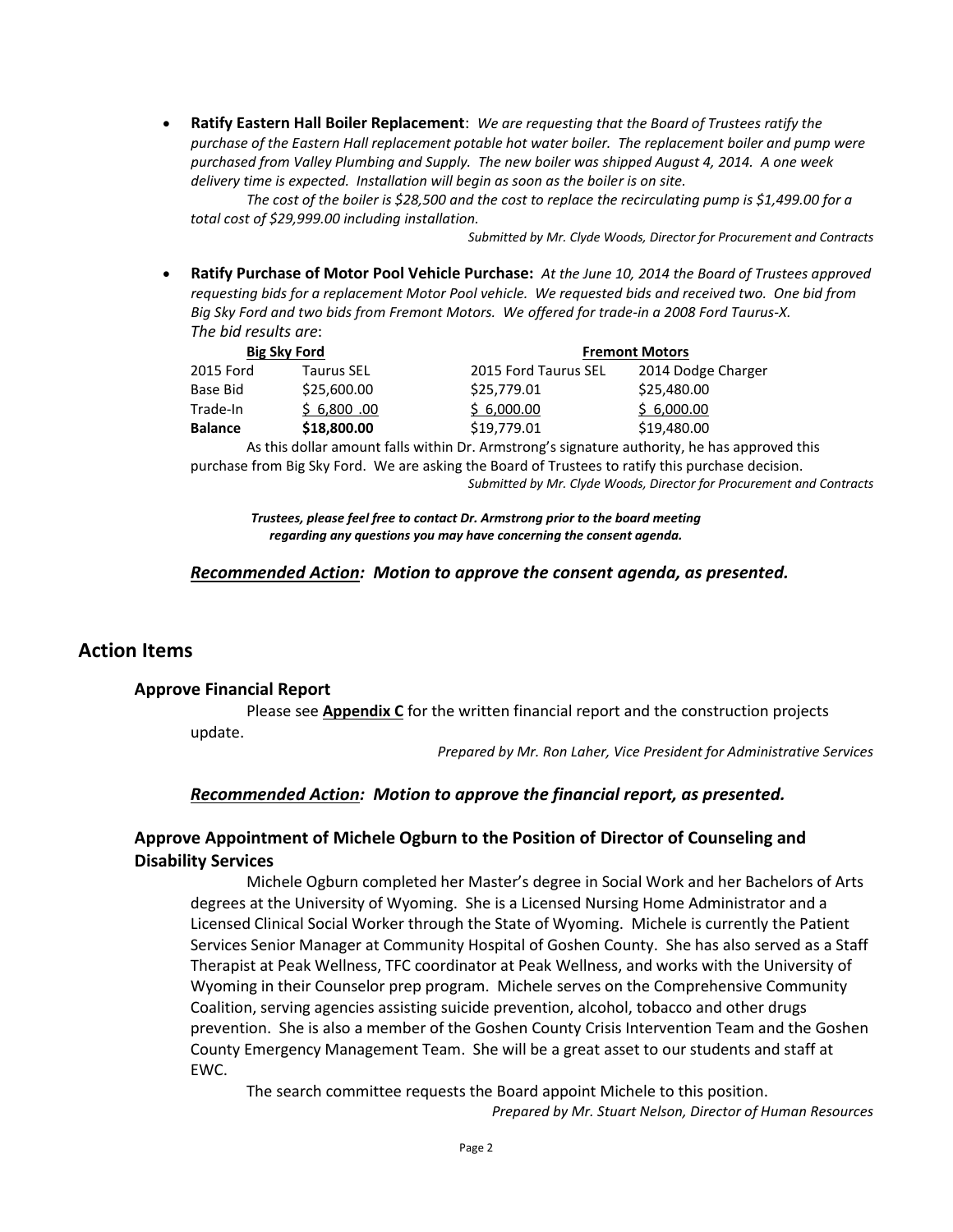# *Recommended Action: Motion to approve the appointment of Michele Ogburn to the position of Director of Counseling and Disability Services, as presented.*

### **Approve Appointment of Douglas Nursing Director**

A recommendation will be hand-carried to the meeting.

*Prepared by Mr. Stuart Nelson, Director of Human Resources*

# *Recommended Action: Motion to approve the appointment of a nursing director for the Douglas Campus, as presented.*

# **INFORMATION ITEMS**

### **Student Services Update**:

Please see **Appendix D** for the Student Services update. *Prepared by Dr. Rex Cogdill, Vice President for Student Services*

### **Human Resources Update**:

New staff are arriving and we are completing all the paperwork for salary, payroll and benefits. Interviewed Counselor candidates and hired a new person to replace Debbie Ochsner who is now teaching social science for the college. Interviewed food service candidates to replace Bobbi Jo Stuck, Linda Young and Jerrina Curran, plus 2 part time helpers and a dishwasher. We are looking at the candidate pool for a nursing program director at Douglas Campus. We are taking applicants and screening for Marilyn Cotant's position as the ETSS Grant Coordinator. Applicants are being screened for the Webmaster position.

*Prepared by Mr. Stuart Nelson, Director of Human Resources*

### **Learning Update**:

Please see **Appendix E** for the Learning update.

*Prepared by Dr. Dee Ludwig, Vice President for Learning*

o **Instructional Program Reviews – Part Three**: Please see **Appendix F** for part three of the instructional program reviews featuring the music program.

> *Prepared by Mr. Michael DeMers, Music Instructor; Mr. Larry Curtis, Arts, Humanities, Social & Behavioral Sciences Division Chair; and Dr. Dee Ludwig, Vice President for Learning*

o **Spring 2014 Enrollment Report**: The Spring 2014 headcount increased 8.8% and the Full Time Equivalency (FTE) increased 4.3%. Full-time headcount was up 37 students and part-time headcount was up 25 students resulting in a total increase of 62 students. The number of students who attended EWC for the first time in Spring 2014 was down 3 fulltime students and down 9 part-time students. The number of students who had attended EWC any time prior to Spring 2014 was up 40 full-time students and up 34 part-time students. Goshen County was up 34 full-time students and up 14 part-time students, and Outreach increased by 3 full-time students and increased by 13 part-time students. Goshen County FTE increased by 49.42 FTE, and Outreach decreased by 0.23 FTE. Outreach accounted for 39.8% and Goshen County accounted for 60.2% of the FTE. Please see **Appendix G** for further details.

*Prepared by Ms. Kimberly Russell, Director of Institutional Research*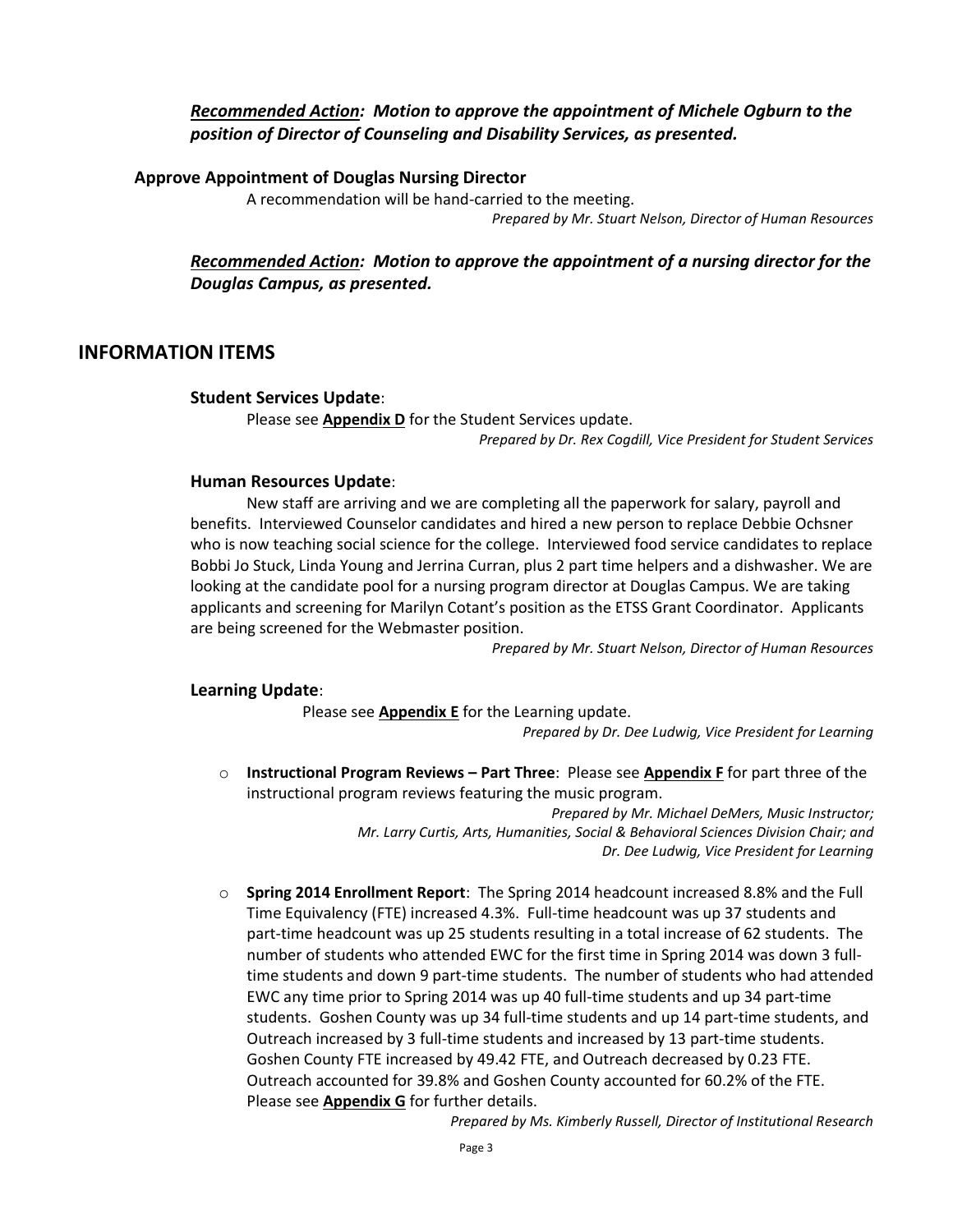o **Annual Enrollment Comparison Summary for 2013-2104**: The annual headcount for 2013-14 increased by 110 students for a 2.6% increase in the total number of students enrolled. The annual full-time enrollment increased by 51 (4.2%) students, and the annual part-time enrollment increased by 59 (2.0%) students. Outreach had an increase of 8 (0.4%) students and Goshen County had an increase of 102 (4.8%) students. The annualized Full Time Equivalency (FTE) for 2013-14 increased by 54.56 (4.2%) FTE. Goshen County had an increase of 129.33 (8.9%) FTE, and Outreach had a decrease of 20.72 (1.8%) FTE. Outreach represented 41.2% of total FTE. Please see **Appendix H** for complete details.

*Prepared by Ms. Kimberly Russell, Director of Institutional Research*

- o **Hathaway Annual Report**: Hathaway Scholarships were awarded to 112 students for a total Hathaway Scholarships distribution of \$243,424 at EWC during 2013-2014 year. To see the breakdown of the individual levels of the Hathaway Scholarships please see **Appendix I**.
- *Prepared by Ms. Kimberly Russell, Director of Institutional Research* o **National Community College Benchmark Project (NCCBP) Summary**: Please see **Appendix J** for details.

*Prepared by Ms. Kimberly Russell, Director of Institutional Research*

- o **Complete College America Report**: For details of the report, please see **Appendix K**. *Prepared by Ms. Kimberly Russell, Director of Institutional Research*
- o **Wyoming Department of Education Remediation Study (WDE-679):** The WDE-679 report has been submitted to the Wyoming Department of Education. This is the report required for 2012-13 Wyoming high school graduates attending Wyoming community colleges and UW during the 2013-14 school year who need remediation in math or English. EWC had 127 students enrolled who met the definitions of this year's report. These students were from 31 different high schools. Of these 127 students, 98 needed remedial math (77.2%), 53 needed remedial English (41.7%), and 48 needed both remedial math and remedial English (37.8%). The average cumulative GPA for all students was 2.37 and the average cumulative GPA for remedial students was 2.15. For additional details, please see **Appendix L**.

*Prepared by Ms. Kimberly Russell, Director of Institutional Research*

# **Trustee Topics**

- **Association of Community College Trustees Annual Leadership Congress, Chicago, IL, October**  22-25, 2014. Early registration deadline is August 15<sup>th</sup>. Early registration fee is \$895, \$1,045 after August  $15<sup>th</sup>$ . The conference hotel is the Hyatt Regency Chicago. Rooms will go very quickly. Please let Holly know if you are interested in registering for the conference.
- **Tentative Joint Work Session with GCSD Board of Trustees**, September 9, 2014

### **Executive Session – Personnel**

# *Recommended Action: Motion to adjourn to executive session to discuss personnel.*

# **Adjournment**